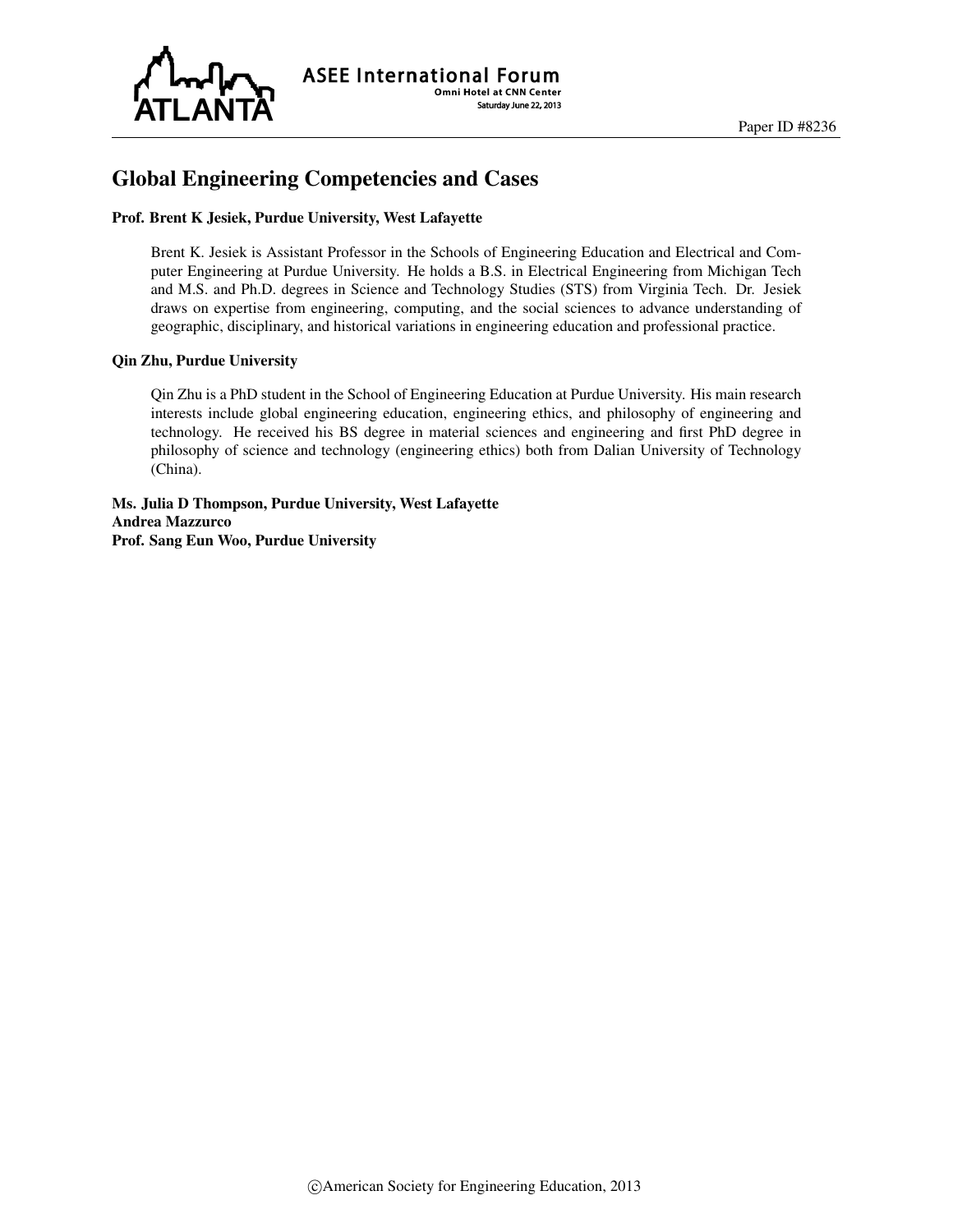# **Global Engineering Competencies and Cases**

Whether working on multi-national project teams, navigating geographically dispersed supply chains, or engaging customers and clients abroad, engineering graduates encounter worlds of professional practice that are increasingly global in character. This new reality poses challenges for engineering educators and employers, who are faced with the formidable task of preparing engineers to be more effective in diverse global contexts. In response, more global learning opportunities are being made available to engineering students, as reflected in gradual yet steady increases in the number of global engineering programs and participating students. <sup>1</sup> Many companies are also offering professional development opportunities to help their employees learn foreign languages and cultures, cultural etiquette, and global leadership skills. Nonetheless, there remains a lack of clarity about what specific competencies are most important for global engineers, much less what training techniques best support development of such capabilities. These difficulties are further compounded by a large and diffuse body of literature discussing technical work practices in global context, including for engineers and other professionals.

In response to these challenges, this paper reports preliminary results of a comprehensive literature review focused on engineering in global context. The analyzed literature includes articles, papers, and reports drawn primarily from the fields of engineering education, business and management, organizational psychology, and human resources. The primary inclusion criteria for creating this collection centers on identifying descriptions of situations that involve: 1) a need for globally competent behaviors, 2) individuals from multiple national, regional, and/or ethnic cultures, and 3) technical tasks and/or problem solving. Particular emphasis is placed on finding case studies that provide detailed, practice-based accounts of global technical work, allowing us to identify specific kinds of situations, as well as associated contextappropriate behaviors.

We begin by discussing the background for our study, including a review of related literature and reasons for looking at global engineering from new and different angles. We then turn to a brief overview of our current data collection and analysis efforts, including interactions with subject matter experts, i.e., global engineers with industry experience. After reviewing some preliminary findings from our literature analysis, we conclude with a discussion of next steps, including how our research is being used to inspire creation of situational prompts and activities that can be leveraged for both assessment and instructional purposes. The audience for this paper includes engineering educators and representatives from industry who seek clarity regarding desirable attributes for global engineers. Additionally, many of the case studies and other materials discussed in this paper can potentially be used in existing training programs and courses.

#### **Background**

Since at least the late 1940s and early 1950s, commentators have discussed what kinds of capabilities and training are important for engineers tasked with working across countries and cultures. 1 However, a variety of globalization trends, including intensified economic and technological competition among both countries and firms, have helped amplify these conversations in recent decades. The result has been a long string of commentaries and reports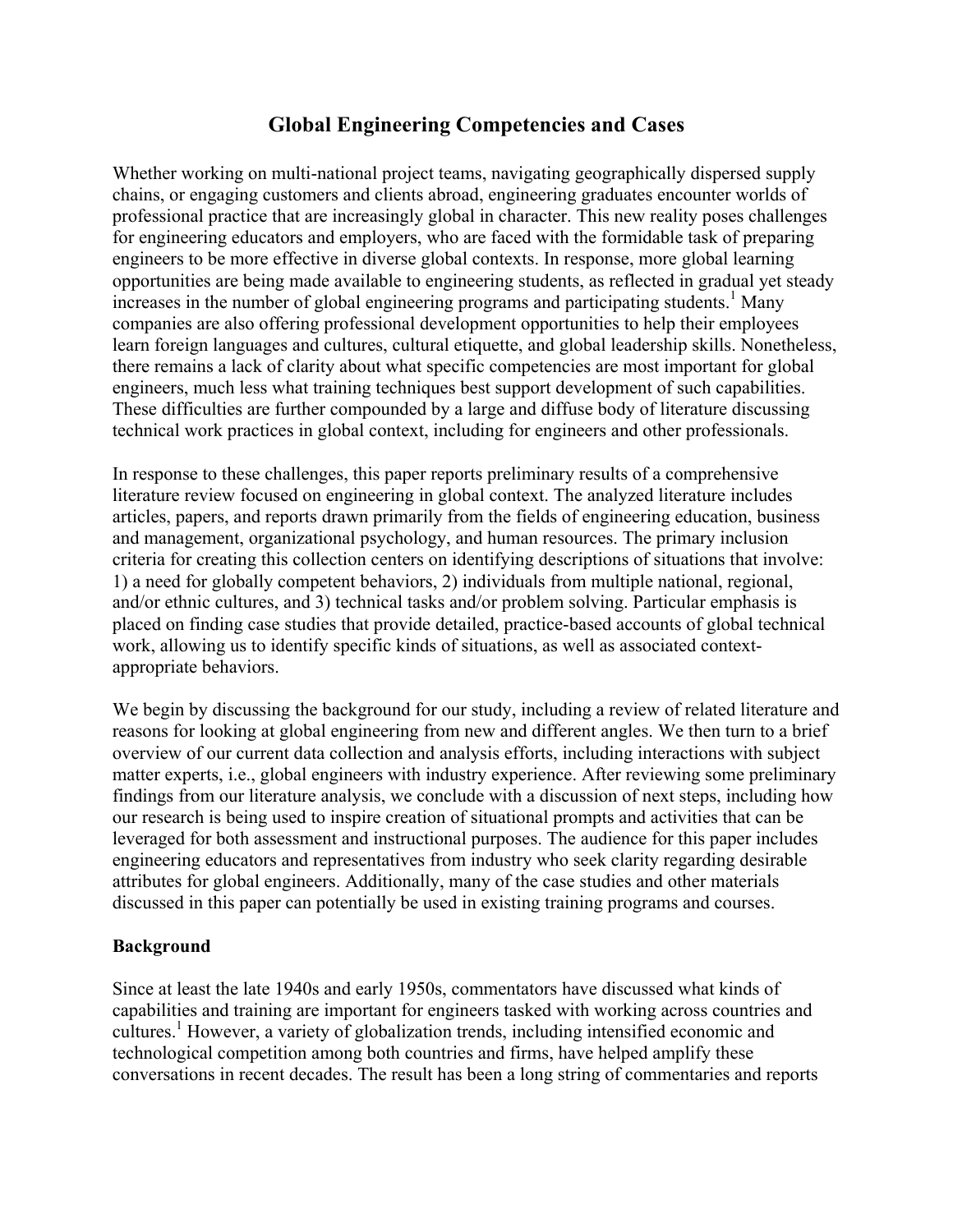calling on educators to better prepare students in engineering and other STEM fields for the global realities they will likely face in their careers.<sup> $2-7$ </sup>

These and many other reports and studies have also addressed questions about what specific kinds of attributes are important for the so-called "global engineer." For example, one forwardlooking NRC report published in 1999 outlined a "global engineering skill set" with four main items: "(1) language and cultural skills, (2) teamwork and group dynamic skills, (3) knowledge of the business and engineering cultures of counterpart countries, and (4) knowledge of international variations in engineering education and practice." <sup>3</sup> Many other authors and groups have since compiled or created their own partially unique lists of attributes, and other efforts of this type are ongoing.<sup>9-22</sup> Accreditation guidelines and curriculum reports stand as yet other important sources of evidence regarding the global dimensions of engineering practice.<sup>23-26</sup>

Wading into this large body of literature reveals two interrelated issues, the first methodological. There is considerable variability in how these lists of attributes have been developed, often accompanied by a lack of transparency and rigor. More specific shortcomings include a tendency among the leaders and authors of these initiatives to generate lists of attributes based on relatively weak sources of empirical data, including prior literature (which itself often lacks empirical grounding), the experiences of the authors themselves, and/or pre-existing learning outcomes from relevant courses or programs. In other instances, the stakeholders who are consulted to help generate such lists are not adequately characterized, making it difficult to evaluate their qualifications. Still other concerns include limited grounding in relevant theoretical frameworks (e.g., Bloom's Taxonomy), and little discussion of how certain attributes might be developed through specific types of learning experiences. Most of the studies cited above suffer from at least one or more of these faults.

A second kind of concern centers on the limited theoretical understanding around the attributes themselves. Most notably, there is often a lack of clarity regarding how the target attributes are defined, much less what they mean in practice. The literature offers many dozens of attributes and competencies, yet it is difficult to make sense of these existing documents due to differences in terminologies, theoretical foundations, and intended practical applications. The current state of engineering education literature calls for more systematic research that is grounded in theory and informed by extensive empirical data, including to address the following questions: what attributes are most important for global engineering, how are they related to one another, and how are they understood and experienced by students and practitioners?

Our research is addressing these issues in two ways. To begin, we acknowledge that the extant literature provides many valuable insights about what kinds of attributes are often viewed as important for global engineering practice, even if no widespread consensus has yet been reached. For the sake of conceptual clarity, we sort the existing lists of attributes into three major categories.27 The first category centers on foundational technical and professional attributes that are not explicitly global in nature, but are frequently viewed as important for most any practicing engineer, including engineering problem solving and design skills, communication and teamwork capabilities, etc. A second major category includes a variety of attributes that are viewed as important for most any global professional, such as foreign language proficiency, intercultural competence, a "global mindset," and appropriate cultural and historical knowledge.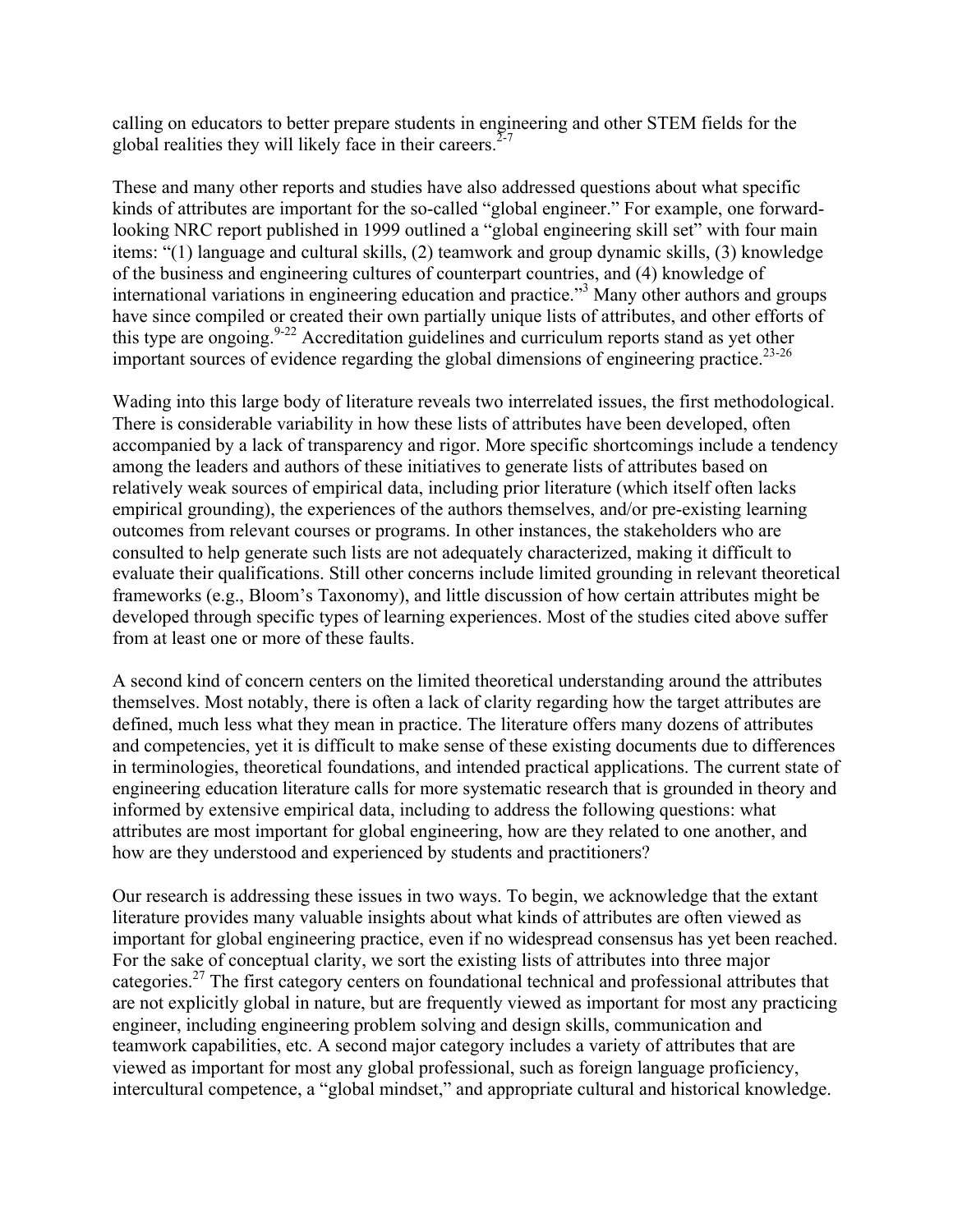We distinguish and bracket these two categories based on a twofold rationale. First, there are already large and growing bodies of literature concerned with defining, developing, and assessing these attributes. Second, we call into question a longstanding tendency to view engineering practice as segmented, where the "technical core" is viewed separately from other knowledge, skills, attitudes, and abilities, including those global and professional in nature.<sup>28</sup>

This brings us to our third major domain of interest, *global engineering competency*, which we use as an umbrella term for those attributes and capabilities *uniquely or especially relevant for engineering practice in global context*. <sup>27</sup> We focus on this category since there is a considerable lack of literature in this area, which acknowledges that expertise – including that of engineers – is often situated and domain-specific. For example, teamwork skill requirements may change when attention shifts from teams in general to *engineering* teams, and change yet again when looking at *multicultural engineering* teams. Recognition of such dynamics can be traced back to at least the aforementioned NRC report, which emphasized the importance of knowing about different "engineering cultures," including geographic variations in engineering education and practice.<sup>8</sup> As we discuss below, many reports and documents have discussed attributes that seem to fit within this category.

Nonetheless, there remain methodological questions about how one might go about identifying and validating what counts as "global engineering competency." Here we again acknowledge that considerable efforts have already been made to directly interrogate subject matter experts about what attributes they think are important for global engineers, primarily through surveys, interviews, and focus groups. However, this data often provides limited insights about what typical types of *work situations* challenge global engineers to perform specific kinds of *contextappropriate behaviors*, which themselves may require certain foundational *attributes.* To address this limitation, we begin by setting aside the question of what underlying competencies or attributes are most important for global engineers, and instead probe how experts actually *experience* global engineering practice. As our study methods indicate, this is in part accomplished through a search for case studies and other rich descriptions of global engineering practice, and in part through the kinds of critical incident interview and focus group techniques that are gaining considerable visibility and credibility in the engineering education literature.<sup>29</sup> Systematically probing and identifying global engineering situations and behaviors can also help us establish essential foundations for other objectives, such as improving our understanding of what underlying competencies and attributes are important, developing related instructional materials, and creating new assessment instruments to measure global engineering competence.

# **Study Design**

Our study design begins by asking: What types of work situations do global engineers typically encounter, and what kinds of context-appropriate behaviors are required in these situations? To address this question, we use two main sources of data: previously published literature, and direct interaction with subject matter experts (i.e., global engineers). To scope our data collection efforts, we specifically seek out descriptions of critical incidents, case studies, and other kinds of situations that involve: 1) a need for globally competent behaviors, 2) individuals from multiple national, regional, and/or ethnic cultures, and 3) technical tasks and/or problem solving.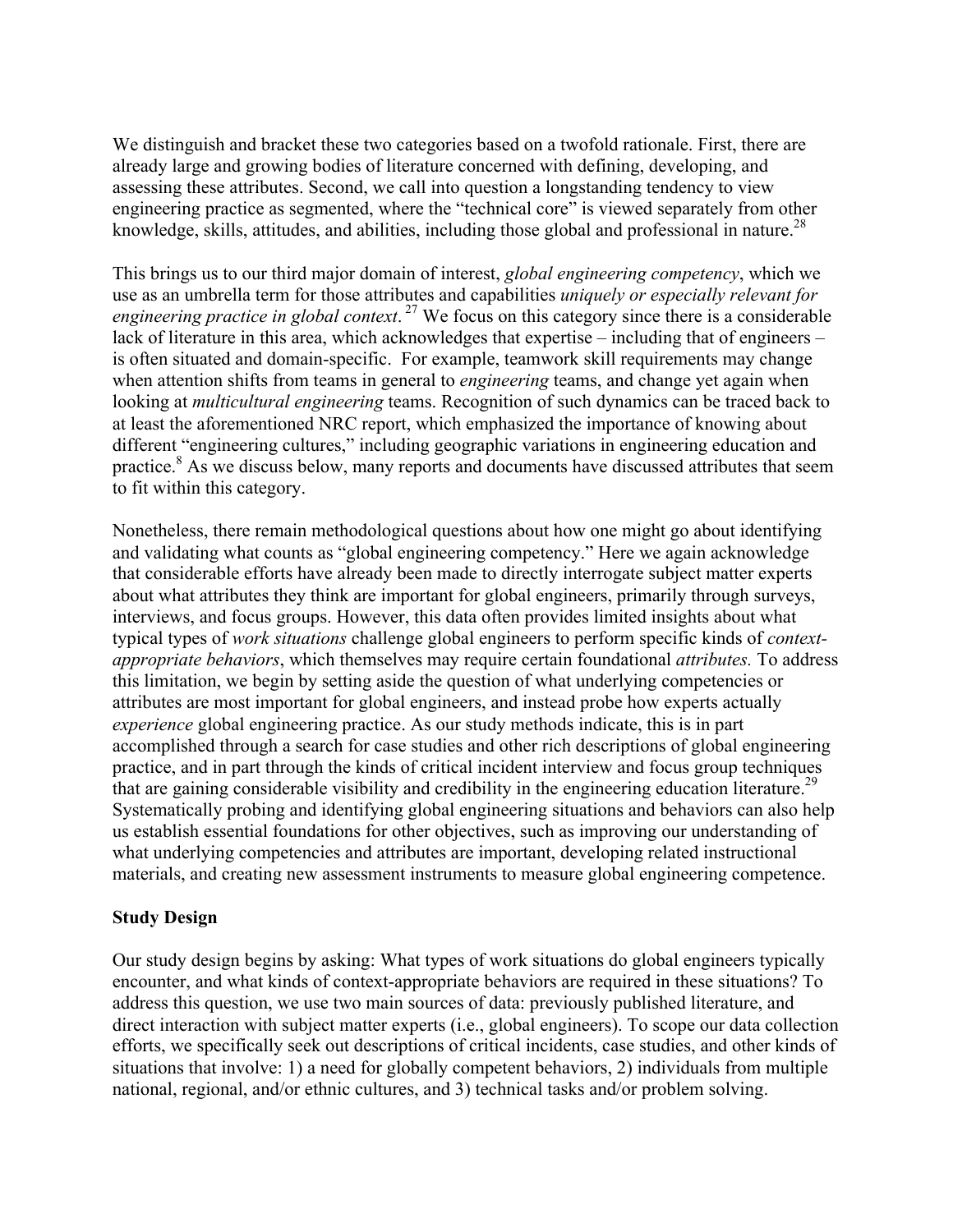Our ongoing search for relevant literature has been wide-ranging, but with a particular focus on publications from engineering and other technical fields, business and management, and crosscultural studies. To date we have collected more than 50 relevant case studies from more nearly twenty different sources, including books, case study collections, and journal articles. The majority of the cases are based on actual, real-world situations, while others are hypothetical.

The research team has also conducted one-on-one and group (2-5 participant) interviews with 25 subjects. Most of these individuals hold one or more engineering degrees, and all have previous or current job roles involving global technical work, typically in large corporations. The data collection procedure involved first sensitizing interviewees to the domain of interest through discussion of a relevant global scenario prompt, presented as Figure 1 in the final section of this paper. The rest of the conversation utilized a critical incident approach to elicit stories of global engineering practice from participants.<sup>30</sup> The interviewer's role was largely limited to probing for details and helping respondents understand what kinds of stories were most relevant. All data was collected following appropriate procedures for interacting with human subjects.

Our data analysis efforts involve development and application of a common coding framework for all of the cases and situations drawn from the literature and elicited from our research subjects. The categories and codes are being refined iteratively using both inductive and deductive approaches, which allow us to leverage our prior knowledge of the domain of interest as well as our growing familiarity with the collected data. The current categories include:

- National Cultures Involved: Including host location and culture, and guest culture(s).
- Situation-Motivation: The main reason or motivation for the situation or case, such as expatriate assignment, greenfield plant start-up, cross-national collaborative project, etc.
- Situation-Cultural Dimensions: Relevant cultural dimensions evident in the case, such as those drawn from Hofstede's work (e.g., power distance, individualism vs. collectivism, etc.) and/or other salient categories (e.g., nepotism, low vs. high context culture, etc.).
- Situation-Other Dimensions: Other salient dimensions evident in the case, including those related to global engineering competency (e.g., engineering cultures, ethics, etc.).
- Personal Attributes: Particular attributes or competencies explicitly mentioned as relevant or important for the case or situation described.

While data collection and analysis remains ongoing, we can report on three thematic dimensions coming out of our work, and particularly from our study of the extant case literature. We also discuss how our results are being leveraged to write questions for a new assessment instrument. Finally, it should be noted that this phase of the study allows us to discuss the kinds of situations and behaviors appearing most often in our data set, while future phases of research will involve clarifying the specific kinds of attributes that are most salient for these situations and behaviors.

# **Preliminary Findings**

One important question emerging from our research centers on the extent to which the kinds of situations and behaviors evident in the case studies and critical incidents we have collected can be mapped to the various kinds of global capabilities presented in the lists of attributes reviewed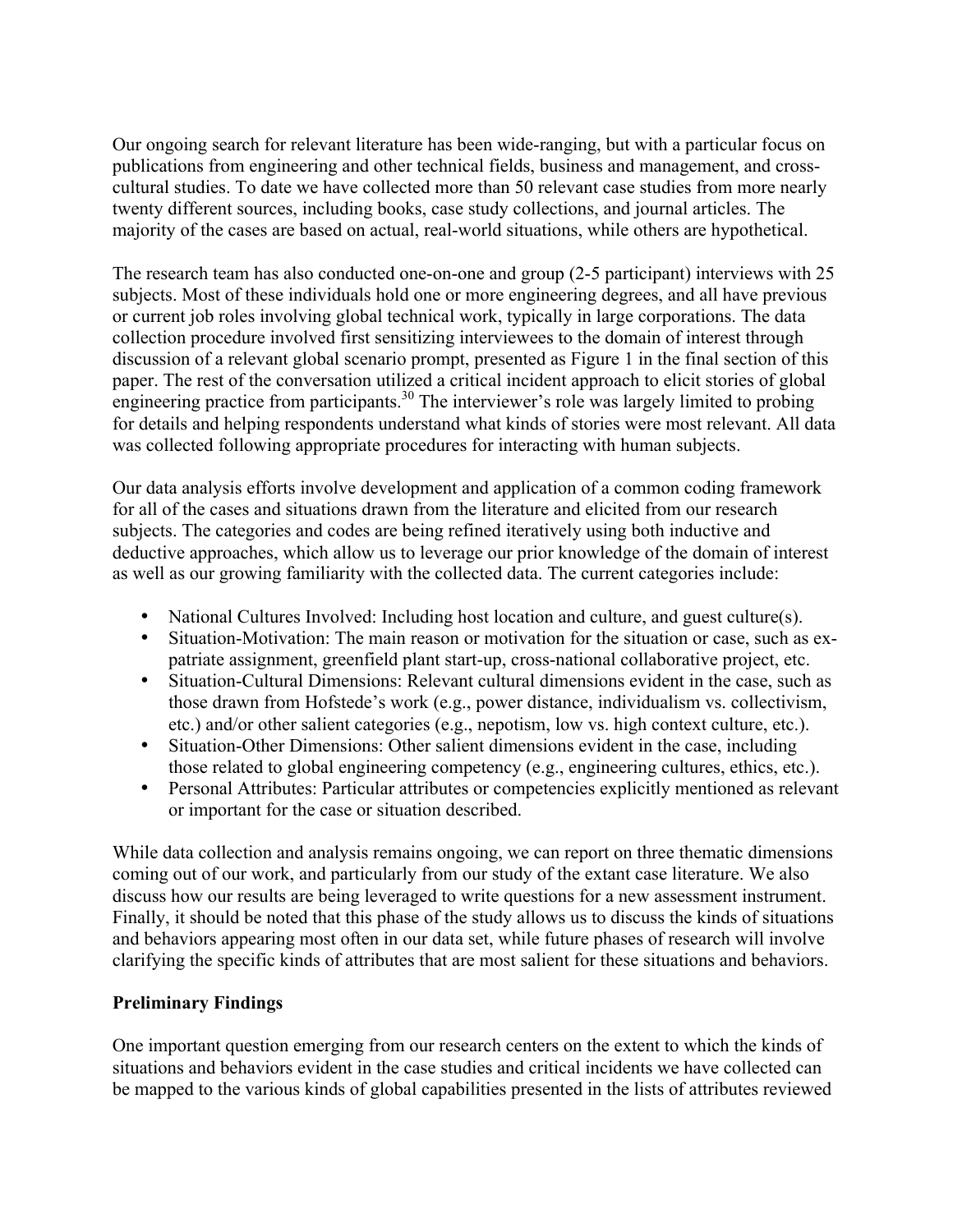above. The sections that follow address this question by focusing on what appear to be some key dimensions of global engineering competency that have surfaced in our data collection efforts.

### *Technical Coordination*

The broadest and most prevalent category of situations and behaviors evident in our data set involve what Trevelyan calls "technical coordination," or "working with and influencing other people so they conscientiously perform some necessary work in accordance with a mutually agreed schedule."<sup>31</sup> This is perhaps not surprising given growing evidence that technical coordination is often the most prominent type of work performed by engineers. This usually involves informal rather than formal management tasks, and per Trevelyan may include activities such as: cooperating and coordinating with others both within and beyond the organization; supervising, monitoring, and reporting work progress, negotiating points of view; delegating work; team building and leading; networking; and developing policies and procedures.

Wading into the literature, we find that most of the cases presented by Acosta et al. in their *Global Engineering* text describe examples of technical coordination in cross-national/cultural context, including situations that involve working with others to design parts or tooling, diagnose and address problems, and implement new procedures or programs.<sup>32</sup> Common underlying motivations for these situations include quality control, inventory control, supply chain and logistics, worker productivity, and expansion/relocation issues. To interpret the cultural dynamics of these situations, the authors utilize Hofstede's cultural dimensions.<sup>33</sup> Many of the case studies and vignettes presented in Laroche's *Managing Cultural Diversity in Technical Professions* also involve technical coordination in the midst of cultural diversity, including in relation to supply chain issues, dealing with difficult customers and clients, working with nontechnical managers, and grappling with context-dependent styles of delegating, overseeing, and executing technical work.<sup>34</sup> A Harvard Business Review case study by Yemen, on the other hand, examines Cisco Systems, Inc.'s move into China, focusing on both informal and formal management and leadership challenges in the context of a high-tech, multi-national firm.<sup>35</sup>

Yet to what extent are facets of cross-cultural technical coordination reflected in the lists of attributes reviewed above? While not explicitly described, professional capabilities in related areas such as communication, leadership, teamwork, and project management are sometimes mentioned.<sup>20</sup> Other writers are more explicit about the cross-cultural dimensions of such attributes, as reflected in Mohtar and Dare's assertion that global engineers be able to "adapt to cultural norms in the professional arena and act appropriately," "communicate professionally in a culturally-appropriate manner," and "contribute to a culturally-diverse team."<sup>22</sup> Ball et al. mention a number of similar attributes, with particular emphasis on multicultural teamwork.<sup>21</sup> Allan and Chisholm's list of global competencies represents an especially well-developed set of attributes that are readily associated with technical coordination in global context, including a thoroughgoing emphasis on the importance of diversity awareness (including racial, cultural, ethnic, and linguistic) in relation to leadership, teamwork, and interpersonal communication competencies. These authors also note the importance of global engineers embracing "culturally appropriate relationship-centred [sic] involvement in the global environments in which they work" and "support ling] in their job role culturally aware developments and practices."<sup>14</sup>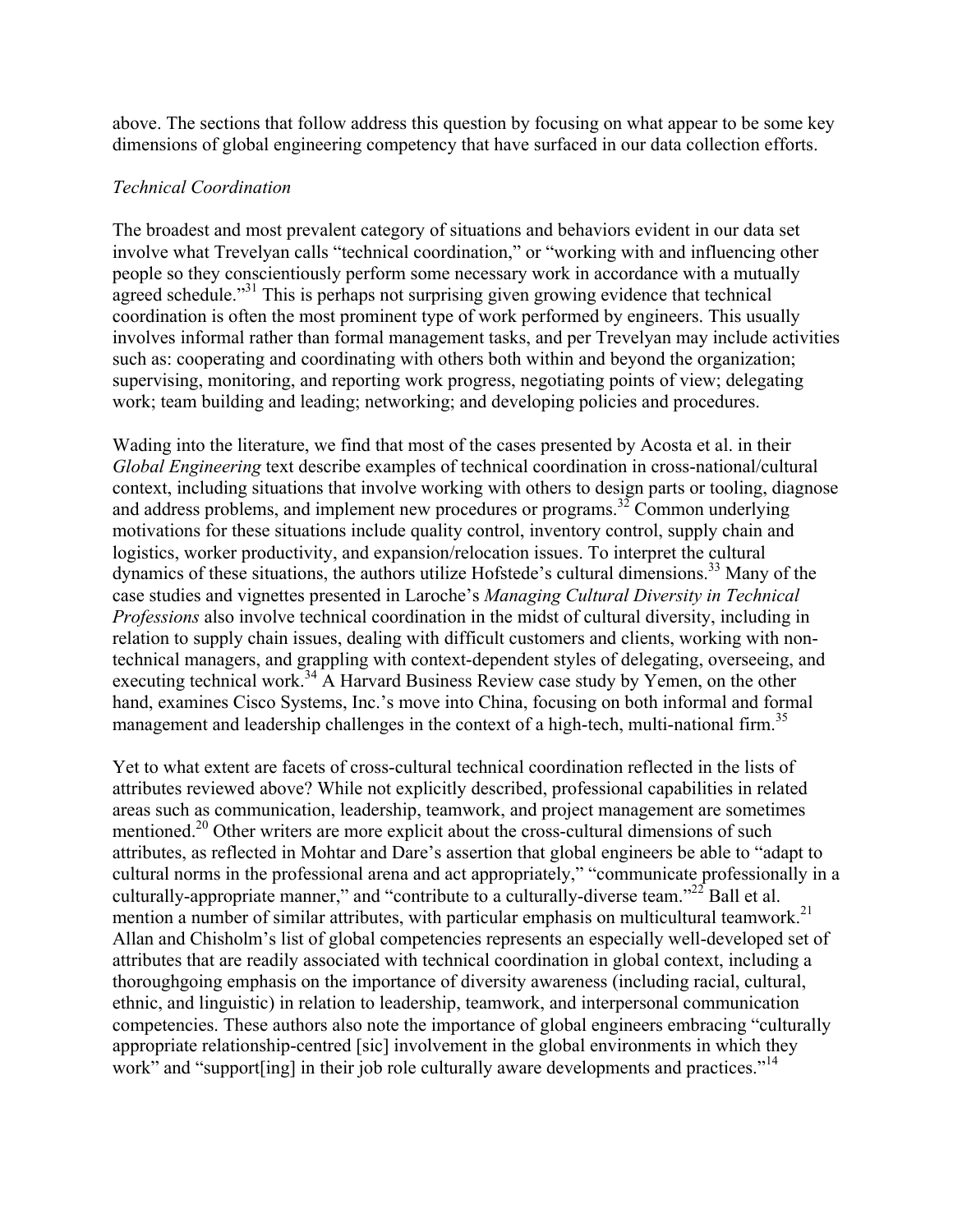A number of prior writings have also emphasized understanding and following global business norms and standards, as in Parkinson's discussion of the "international aspects of … business practices,"<sup>16</sup> Warnick's mention of "an ability to understand international business,"<sup>19</sup> and Ball et al.'s reference to "basic principles of global businesses."<sup>21</sup> Yet many of the materials we have reviewed to date focus instead on considerable contextual variations in management processes and professional conduct. For instance, cases by Acosta et al. and Shepherd help illustrate the difficulties and resistances that frequently emerge when organizations attempt to standardize corporate practices, processes, and values across disparate cultural contexts.<sup>32,36</sup> Hence, it may be the case that the biggest difficulties facing engineers and other technical professionals center on cross-national differences in business practices rather than standards and commonalities.

Another relevant question centers on the extent to which an engineer's technical knowledge, skills, and abilities are germane to situations involving technical coordination. As Trevelyan has argued, coordination itself tends to be significantly non-technical, but nonetheless often requires considerable technical expertise and authority. We therefore acknowledge that some cases that involve technical coordination might appear as though the associated engineering issues or technical context are largely incidental. While we return to this issue below, the sections that follow highlight many cases where engineering or technical factors are pivotally important.

# *Understanding and Negotiating Engineering Cultures*

A number of commentators and reports have emphasized the importance of global engineers understanding cross-national/cultural differences in the actual technical practices of engineers. As noted above, the 1999 NRC report was prescient in this regard. More recent variations on this theme include statements stressing the importance of: "Applying engineering solutions and applications within a global context,"<sup>10</sup> "[A]nalyz[ing] how national differences are important in engineering work,"<sup>37</sup> "Socio/political impact on problem definition,"<sup>12</sup> and "Understand[ing] implications of cultural differences on how engineering tasks might be approached."<sup>16</sup> Extensive historical and ethnographic research by Downey and Lucena also highlights the significance of these issues.<sup>38</sup> Yet to what extent do engineers encounter situations where differences in engineering cultures are salient to their work practices?

The literature reviewed thus far suggests such situations do occur. For example, Laroche's volume presents one case highlighting differences in Japanese and American understandings of technical standards, production quality, and organizational culture, and another case contrasting more theoretical versus practical approaches to technical problem solving among French and American engineers, respectively.<sup>34</sup> Other cases from Laroche reveal cross-national differences in divisions of expert labor and expectations around the use of technical terms. Acosta et al. offer their own case contrasting differences in technical problem solving among French and Mexican production engineers.<sup>32</sup> Still other cases help illustrate how aesthetic considerations – which are often deeply rooted in history and culture – come into play when technical experts come together to do design work,<sup>39</sup> giving further credence to Parkinson's claim that engineers should "understand cultural differences relating to product design, manufacture and use."<sup>16</sup>

Even more generally, the specific processes used to solve technical problems may be culturally inflected, which can generate conflict and controversy. For instance, a case by Thomke and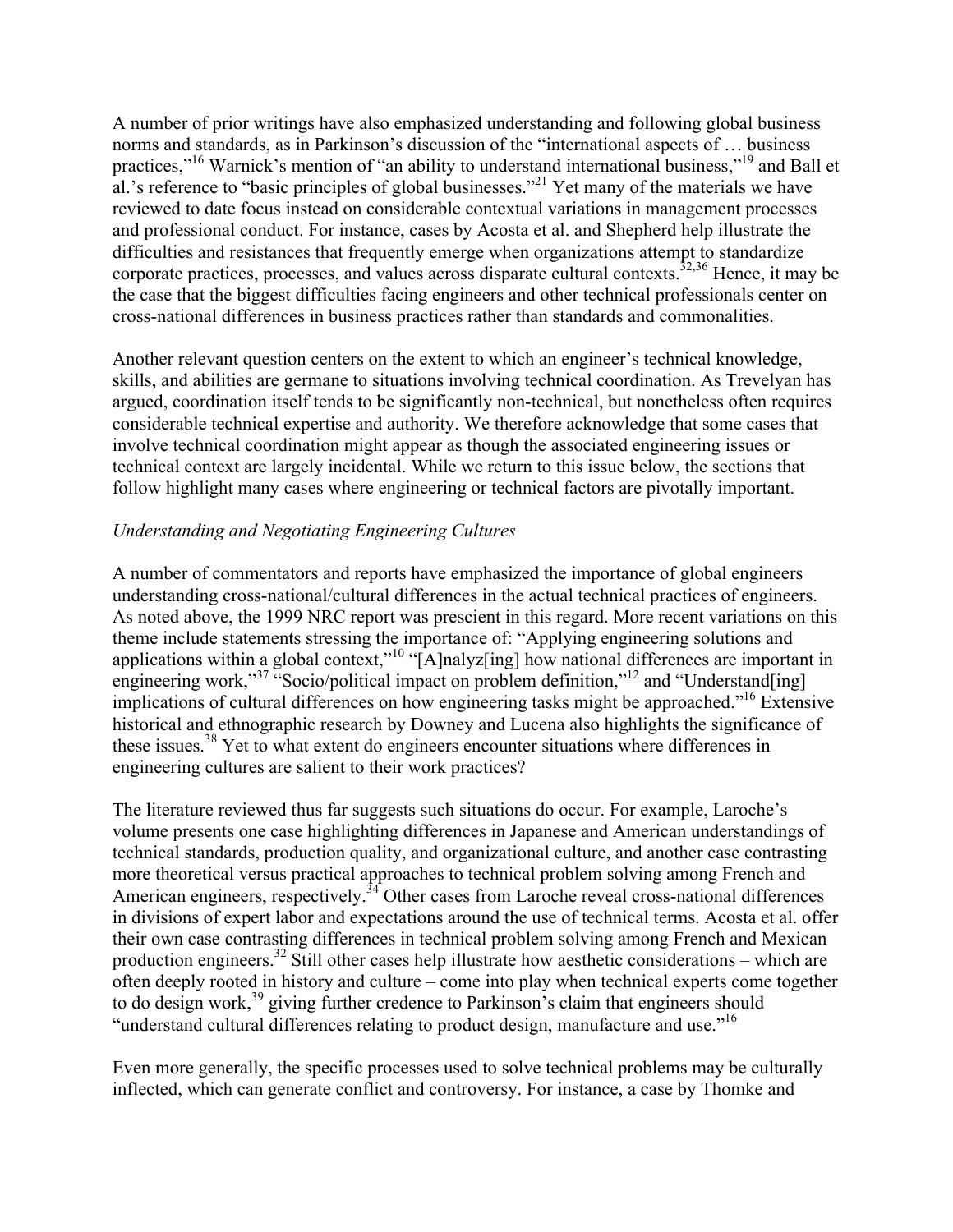Nimgade discusses problems caused by different product development processes in Germany and India, while Hatvany and Pucik document considerable differences in decision-making processes in the U.S. and Japan.<sup>40-41</sup> Additionally, Acosta et al. have discussed how widespread – and often faulty – assumptions about "rational actor models" often influence strategic thinking and decision-making among Americans and many other Westerners, with significant implications for how technical work is coordinated and technical problems are approached.<sup>32</sup> While the fundamentals of engineering science may be immutable across the globe, these cases provide considerable support for the argument that engineers trained and practicing in different parts of the world may often define and solve technical problems very differently.<sup>37</sup>

### *Navigating Ethics, Standards, and Regulations*

There is also widespread recognition that practicing engineers should be aware that there are no universal, global expectations for what counts as ethical engineering practice. The ASCE, for instance, notes "[t]he challenge of practicing ethically in a global environment,"<sup>24</sup> while Parkinson argues that engineers should be prepared to "effectively deal with ethical issues arising from cultural or national differences."16 Mohtar and Dare similarly stress "[t]he ability to make ethical and socially responsible decisions in the context of a culture divergent from my own,"22 while Ragusa emphasizes "moral responsibility to improve conditions and take action in diverse engineering settings."<sup>42</sup>

Often intertwined with these themes are questions about standards and regulations, including the extent to which engineers are obligated to meet legal and other obligations prevailing in their home and/or host countries and cultures. Mohtar and Dare frame this issue in terms of "awareness of varying regulations, codes of practice, standards, technical specifications, testing/inspection procedures, environmental regulations, and systems of measurement between countries and regions," 22 while Patil notes the salience of "[i]nternational labor market and workplace imperatives."<sup>10</sup> Parkinson adds that global engineers should "[h]ave some exposure to international aspects of topics such as supply chain management, intellectual property, liability and risk, and business practices."<sup>16</sup>

The literature examined thus far reveals a number of cases related to these themes, including a handful drawn from engineering ethics textbooks. One of the more prominent ethical topics in this domain centers on gift giving and bribery, as illustrated through two cases by Humphreys focused on China, and a brief hypothetical scenario by Robinson et al. that does not specify a specific host country.<sup>43-44</sup> Additionally, a chapter in an ethics textbook by Harris presents cases covering a wider variety of issues that cut across many geographic contexts, including lax pollution standards, corporate paternalism, nepotism, tax avoidance, workplace conditions, and employee remuneration.<sup>45</sup> A multimedia case by Raju and Sankar, on the other hand, highlights the importance of global engineering standards, and explores issues of corporate and professional responsibility when problems surface in multi-national design projects.<sup>46</sup> While most of these cases can be categorized as what Herkert calls "micro-ethical" situations, others emphasize "macro-ethical" issues, i.e., those involving larger questions of collective, social responsibility.<sup>47</sup> Most notably, Vesilind and Gunn present cases involving human rights issues and environmental racism, while Lawrence and Tolley present a case focused on human rights concerns surfacing around infrastructure projects in the formerly authoritarian state of Myanmar.<sup>48-49</sup> As suggested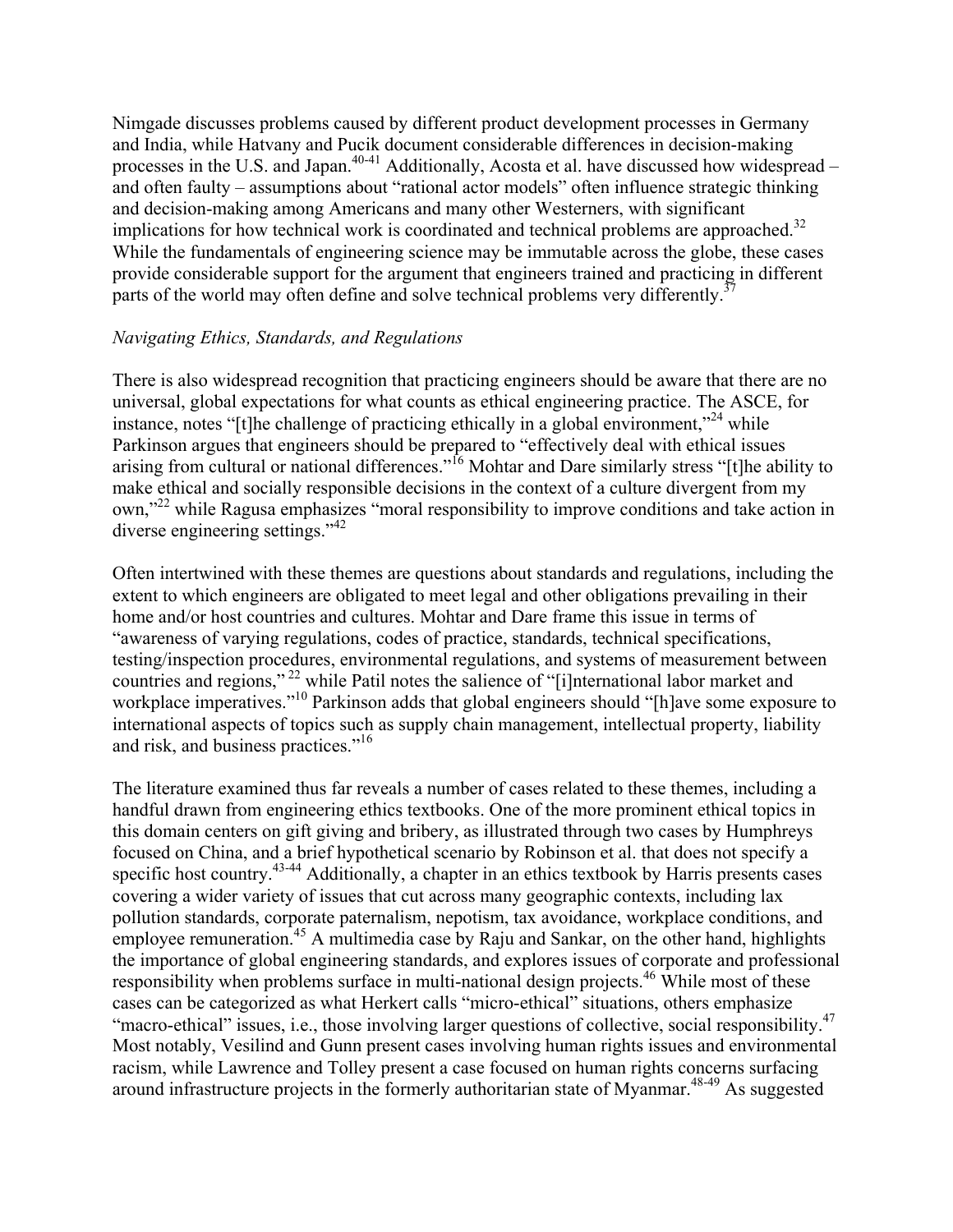by this summary, there is strong evidence to suggest that cross-national differences in ethics, standards, and regulations represent an important facet of global engineering competency.

# **Conclusions and Future Work**

While the areas discussed above have thus far emerged as most prominent in our data collection and analysis, additional domains and dimensions have also surfaced. For example, *knowledge brokering* and *boundary spanning* capabilities have been described in a handful of case studies, including Johri's research on global software engineers and DiMarco et al.'s study of global engineering project networks.<sup>50-51</sup> We will continue probing these areas in future work, possibly as additional sub-dimensions of technical coordination. Additionally, we still have much work to do in triangulating the literature reviewed above with the qualitative interview data we continue to collect and analyze. In doing so we intend to firm up our core domains of interest, including by identifying an expanded array of associated situations and behaviors.

Our efforts are also supporting another core project objective, namely generating a situational judgment test that can be used to evaluate 3-4 major dimensions of global engineering competency across multiple cultural contexts. Creating this multiple-choice assessment tool involves a systematic, iterative process of generating item stems and response options, in part inspired by the literature reviewed above and our interview data. Figure 1 presents a sample assessment question that was developed and piloted during the preliminary phases of this project. We expect the finished instrument will have 15-20 such questions. Further background details regarding use of scenario-based and situational approaches to assessment appear elsewhere.<sup>52</sup>

As an employee in a large multinational corporation, you are temporarily assigned to your company's branch operations in Shanghai, China. You are a member of a team consisting of three Chinese engineers, all about the same rank as you. Your team reports to an engineering manager, who is also Chinese. You are in a team meeting where your manager proposes a solution to a difficult quality control problem. However, you are concerned that the proposed solution will fail. Consider these possible actions:

- a) Have the entire team approach the manager together.
- b) Bring up your concerns in the meeting.
- c) Set aside your concerns and follow the manager's lead.
- d) Discuss the issue with the manager later, in a private meeting.
- e) Consult your Chinese team members about appropriate actions to take.
- f) Discuss your concerns with a higher-ranking manager.

Which of these actions (a-f) would you MOST likely take? Which of these actions (a-f) would you LEAST likely take?

# **Figure 1. Sample Situational Assessment Question for Global Engineering Competency**

This scenario largely falls within the domain of technical coordination, testing the extent to which respondents can pick both appropriate and inappropriate behavioral responses, including by drawing on prior cultural knowledge (e.g., understanding the concept of "saving face" in East Asian cultures) and aligned with their own levels of cultural sensitivity. We propose that placing a quality control issue at the heart of this scenario helps ground the situation in a salient technical context that is very familiar to engineers and other technical professionals. Our initial efforts to use this question as a discussion prompt in the context of global competency courses and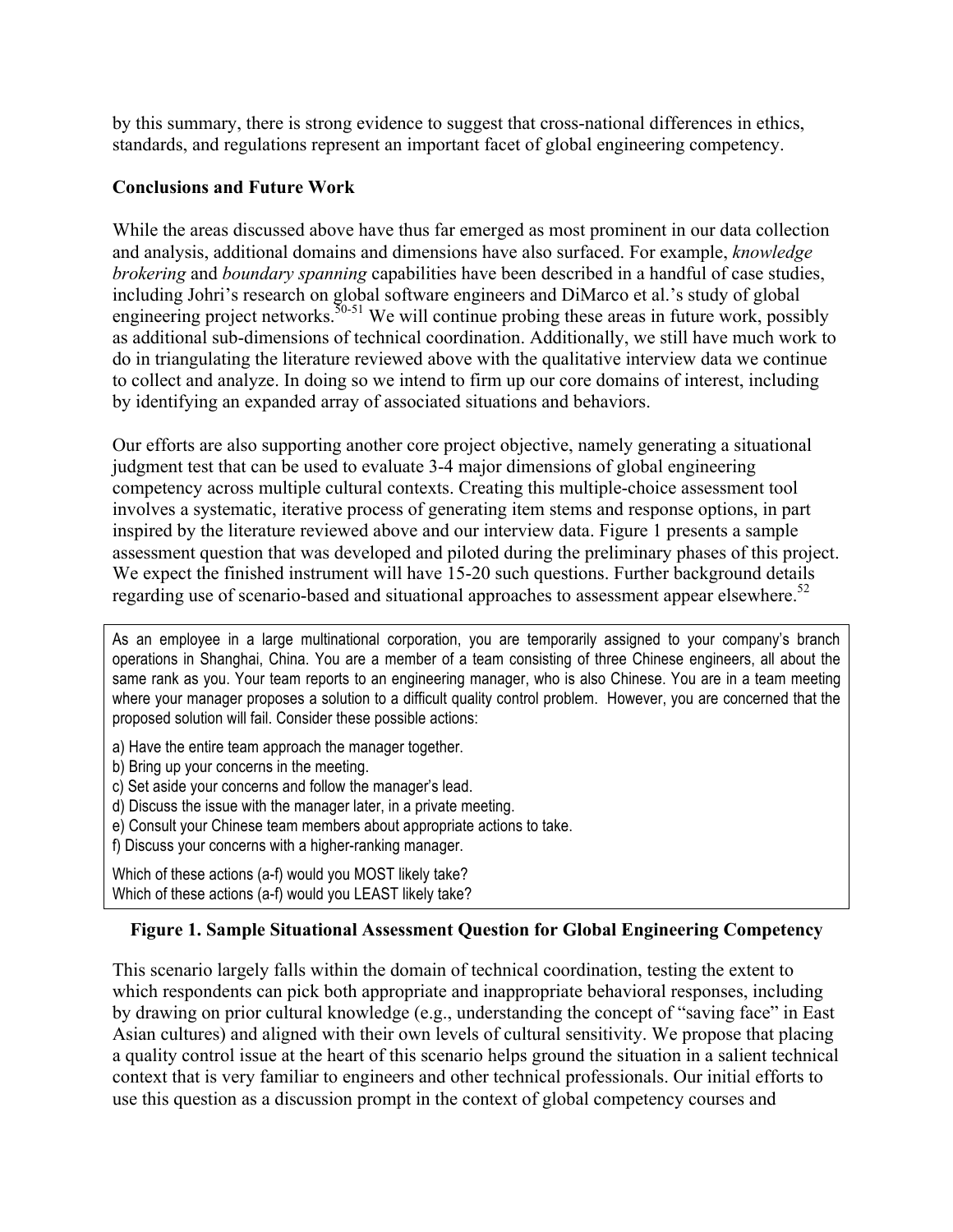workshops, as well as in individual and focus group interviews with subject matter experts, suggests that the scenario has the intended effect. Nonetheless, much work remains to create and validate a much larger set of questions falling squarely within the realm of global engineering competency, mirroring the types of real-world situations and behavioral expectations that global engineers frequently encounter in their work.

### **Acknowledgments**

The authors gratefully acknowledge support for aspects of this work under National Science Foundation grant EEC-1160455, Global Engineering Competency: Definitions, Development Paths, and Situational Assessment. We also extend appreciation to other affiliates of the Global Engineering Education Collaboratory (GEEC) for their help on this project.

# **References**

- <sup>1</sup> Jesiek, B. K., and Beddoes, K. From Diplomacy and Development to Competitiveness and Globalization: Historical Perspectives on the Internationalization of Engineering Education. In Downey, G. L. & Beddoes, K. (Eds.), What is Global Engineering Education For?: The Making of International Educators (45-76). Morgan and Claypool, San Rafael, CA. 2010.
- <sup>2</sup> National Academy of Engineering and Office of International Affairs, National Research Council. Strengthening U.S. Engineering Through International Cooperation: Some Recommendations for Action. National Academy of Engineering, Washington, DC. 1987.
- <sup>3</sup> National Research Council. Engineering Education Tasks for the New Century: Japanese and U.S. Perspectives. National Academy Press, Washington, DC. 1999.
- <sup>4</sup> Katehi, L. The Global Engineer. In Educating the Engineer of 2020 (151-155). National Academy Press, Washington, DC. 2005.
- <sup>5</sup> Global Engineering Excellence Initiative (GEEI). In Search of Global Engineering Excellence: Educating the Next Generation of Engineers for the Global Workplace. Continental AG, Hanover, Germany. 2006.
- <sup>6</sup> Sigma Xi. Embracing Globalization: Assuring a Globally Engaged Science and Engineering Workforce (Workshop Report). Sigma Xi, Washington, DC. 2007.
- <sup>7</sup> Grandin, J., and Hirleman, E. D. Educating Engineers as Global Citizens: A Call for Action / A Report of the National Summit Meeting on the Globalization of Engineering Education. Online Journal of Global Engineering Education, 2009. 4(1): 1-28.
- <sup>8</sup> National Research Council. Engineering Education Tasks for the New Century: Japanese and U.S. Perspectives. National Academy Press, Washington, DC. 1999.
- <sup>9</sup> The Boeing Company and Rensselaer Polytechnic Institute (RPI). A Manifesto for Global Engineering Education: Summary Report of the Engineering Futures Conference, January 22–23, 1997. 1997.
- Patil, A. Global Engineering Criteria for the Development of the Global Engineering Profession. World Transactions on Engineering and Technology Education, 2005. 4(1): 49- 52.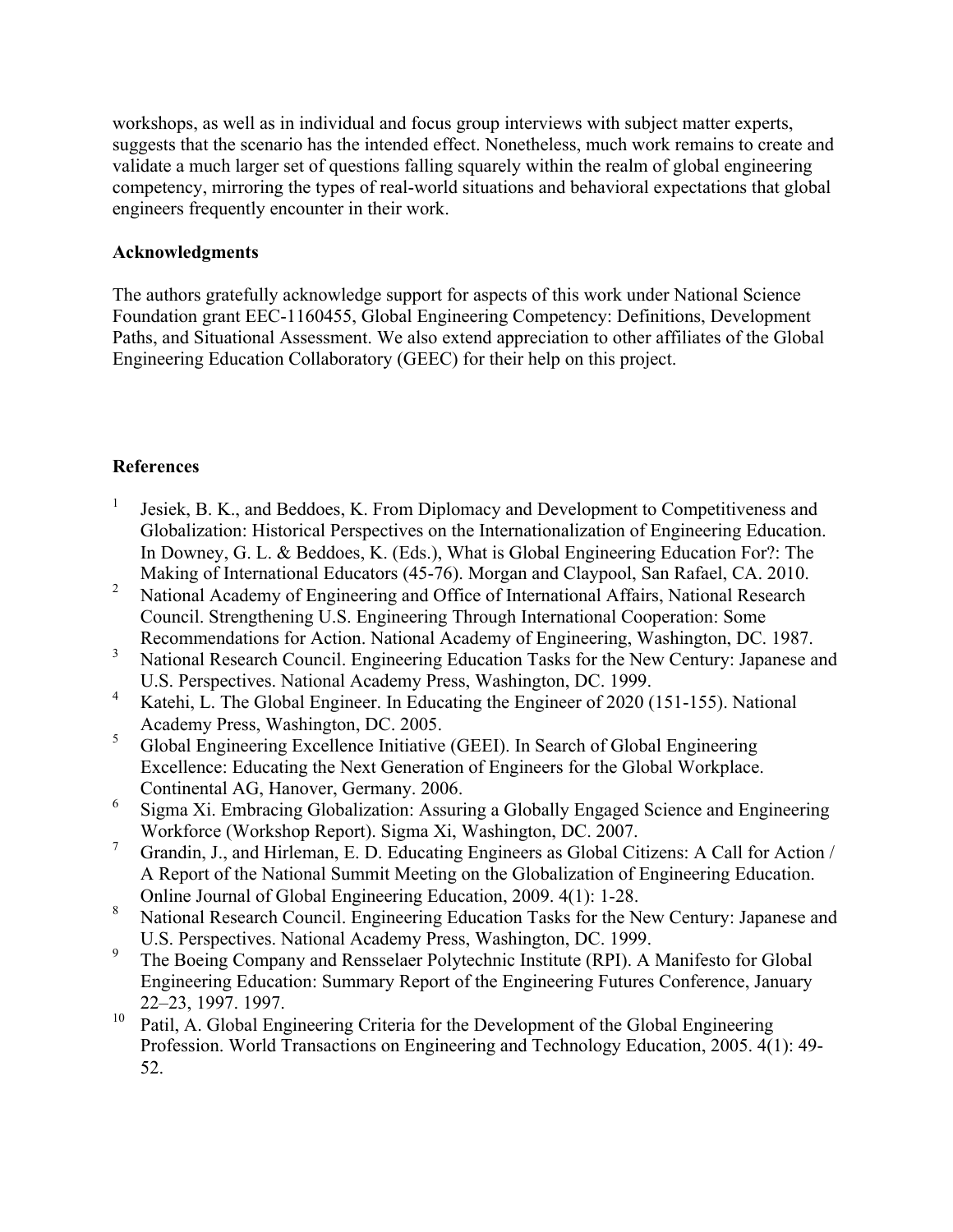- <sup>11</sup> Lohmann, J., Rollins, H., and Hoey, J. Defining, Developing, and Assessing Global Competence in Engineers. European Journal of Engineering Education, 2006. 31(1): 119- 131.
- <sup>12</sup> Allert, B., Atkinson, D., Groll, E., and Hirleman, E. D. Making the Case for Global Engineering: Building Foreign Language Collaborations for Designing, Implementing, and Assessing Programs. Online Journal for Global Engineering Education, 2007. 2(2): 1-14.
- <sup>13</sup> Sigma Xi. Developing Evaluation Approaches to International Collaborative Science and
- Engineering Activities (Workshop Report). Sigma Xi, Washington, DC. 2008. <sup>14</sup> Allan, M., and Chisholm, C. U. Achieving Engineering Competencies in the Global Information Society Through the Integration of On-Campus and Workplace Environments. Industry and Higher Education, 2008. 22(3): 145-152.
- <sup>15</sup> Parkinson, A., Harb, J., Magleby, S. Developing Global Competence in Engineers: What Does It Mean? What is Most Important? Proceedings of the 2009 ASEE Annual Conference and Exposition, Austin, TX, June 14-17, 2009.
- <sup>16</sup> Parkinson, A. The Rationale for Developing Global Competence. Online Journal of Global Engineering Education, 2009. 4(2): 1-15.
- <sup>17</sup> Grandin J. M., and Hedderich, N. Intercultural Competence in Engineering: Global Competence for Engineers. In Deardorff, D. K. (Ed.), The SAGE Handbook of Intercultural
- Competence (362-372). SAGE Publications, Inc., Thousand Oaks, CA and London. 2009.<br><sup>18</sup> Jesiek, B. K., Sangam, D., Thompson, J., Chang, Y., and Evangelou, D. Global Engineering Attributes and Attainment Pathways: A Study of Student Perceptions. Proceedings of the 2010 ASEE Annual Conference and Exposition, Louisville, KY, June 20-23, 2010.
- <sup>19</sup> Warnick, G. M. Global Competence: Determination of its Importance for Engineers Working in a Global Environment. Educational Administration: Theses, Dissertations, and Student Research, Paper 35. University of Nebraska – Lincoln, Lincoln, NE. 2010. Available at http://digitalcommons.unl.edu/cehsedaddiss/35 2010
- <sup>20</sup> International Federation of Engineering Education Societies (IFEES). The Attributes of a Global Engineer Project. IFEES, Milwaukee, WI. 2013. Available at http://www.sefi.be/ifees/wp-content/uploads/WEEF-2012-Attributes-of-a-Global-Engineer.pdf
- <sup>21</sup> Ball, A. G., Zaugg, H., Davies, R., Tateishi, I., Parkinson, A. R., Gensen, C. G., and Magleby, S. P. Identification and Validation of a Set of Global Competencies for Engineering Students. International Journal of Engineering Education, 2012. 28(1): 156-168.
- <sup>22</sup> Mohtar, R. H., and Dare, A. E. Global Design Team: A Global Service-Learning Experience. International Journal of Engineering Education, 2012. 28(1): 169-182.
- <sup>23</sup> ABET Engineering Accreditation Commission (EAC). Criteria for Accrediting Engineering Programs: Effective for Reviews During the 2012-2013 Accreditation Cycle. ABET, Inc., Baltimore, MD. 2011.
- <sup>24</sup> American Society of Civil Engineers (ASCE), Body of Knowledge Committee of the Committee on Academic Prerequisites for Professional Practice. Civil Engineering Body of Knowledge for the 21st Century: Preparing the Civil Engineer of the Future (Second Edition). American Society of Civil Engineers, Reston, VA. 2008.
- <sup>25</sup> Engineers Australia (EA). Guide to Assessment of Eligibility for Membership (Stage One Competency). Engineers Australia, Barton, ACT, Australia. 2010.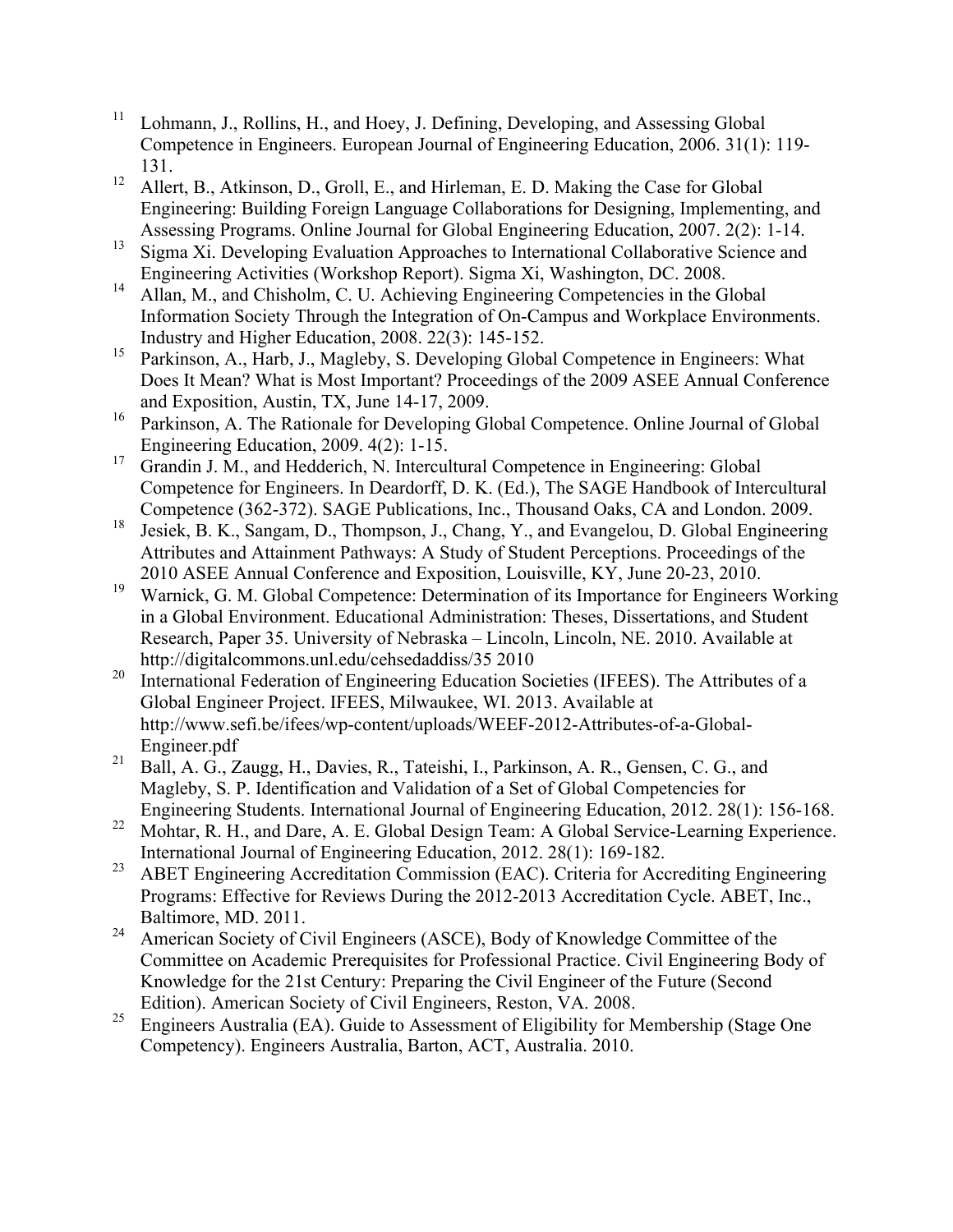- <sup>26</sup> European Network for Accreditation of Engineering Education (ENAEE). EUR-ACE Framework Standards for the Accreditation of Engineering Programmes. ENAEE, Brussels, Belgium. 2008.
- <sup>27</sup> Johri, A., and Jesiek, B. K. Global and International Issues in Engineering Education. In Olds, B. M., and Johri, A. (Eds.), Cambridge Handbook of Engineering Education Research (CHEER). Cambridge University Press, Cambridge, UK. Forthcoming.
- $28$  Lucena, J. What is Engineering for? A Search for Engineering beyond Militarism and Freemarkets. In Downey, G. L. & Beddoes, K. (Eds.), What is Global Engineering Education For?: The Making of International Educators (361-383). Morgan and Claypool, San Rafael, CA. 2010.
- <sup>29</sup> Walther, J., Kellam, N., Sochacka, N., and Radcliffe, D. Engineering Competence? An Interpretive Investigation of Engineering Students' Professional Formation. Journal of Engineering Education, 2011. 100(4): 703-740.
- $\frac{30}{31}$  Flanagan, J. The Critical Incident Technique. Psychological Bulletin, 1954. 51: 327–358.
- <sup>31</sup> Trevelyan, J. Technical Coordination in Engineering Practice. Journal of Engineering Education, 2007. 96(3): 191-204.
- $32$  Acosta, C., Leon, V. J., Conrad, C., and Malave, C. O. Global Engineering: Design, Decision Making, and Communication. CRC Press, Boca Raton, FL. 2010.
- <sup>33</sup> Hofstede, G., and Hofstede, G. J. Cultures and Organizations: Software of the Mind (2nd) Edition). New York: McGraw-Hill. 2005.
- <sup>34</sup> Laroche, L. Managing Cultural Diversity in Technical Professions. Butterworth-Heinemann, Burlington, MA. 2003.
- <sup>35</sup> Yemen, G., and Isabella, L. A. Cisco Switches in China: The Year of the Manager. Available at http://hbr.org/product/cisco-switches-in-china-the-year-of-the-manager/an/UV4292-PDF-ENG (accessed March 11, 2013)
- <sup>36</sup> Shephard, D. Case 1.3: Common Bond Values at the New Zealand Office of AT&T. In Thomas, D. C. (Ed.), Readings and Cases in International Management: A Cross-Cultural Perspective (92-100). SAGE Publications, Inc., Thousand Oaks, CA and London. 2003.
- <sup>37</sup> Downey, G., Lucena, J. C., Moskal, B., Bigley, T., Hays, C., Jesiek, B., Kelly, L., Lehr, J., Miller, J., Nichols-Belo, A., Ruff, S., and Parkhurst, R. The Globally Competent Engineer: Working Effectively with People Who Define Problems Differently. Journal of Engineering Education, 2006. 105(2): 107-122.
- <sup>38</sup> Downey, G., and Lucena, J. Knowledge and Professional Identity in Engineering: Code-Switching and Metrics of Progress. History and Technology: An International Journal, 2004. 20(4): 393-420.
- <sup>39</sup> Eccles, R. G., Edmondson, A. C., and Karadzhova, D. Arup: Building the Water Cube. Available at http://hbr.org/product/arup-building-the-water-cube/an/410054-PDF-ENG (accessed March 11, 2013)
- <sup>40</sup> Thomke, S., and Nimgade, A. Siemens AG: Global Development Strategy (A). Available at http://hbr.org/product/siemens-ag-global-development-strategy-a/an/602061-PDF-ENG (accessed March 11, 2013)
- <sup>41</sup> Hatvany, N., and Pucik, V. Case 1.7: Chiba International, Inc. In Thomas, D. C. (Ed.), Readings and Cases in International Management: A Cross-Cultural Perspective (115-122). SAGE Publications, Inc., Thousand Oaks, CA and London. 2003.